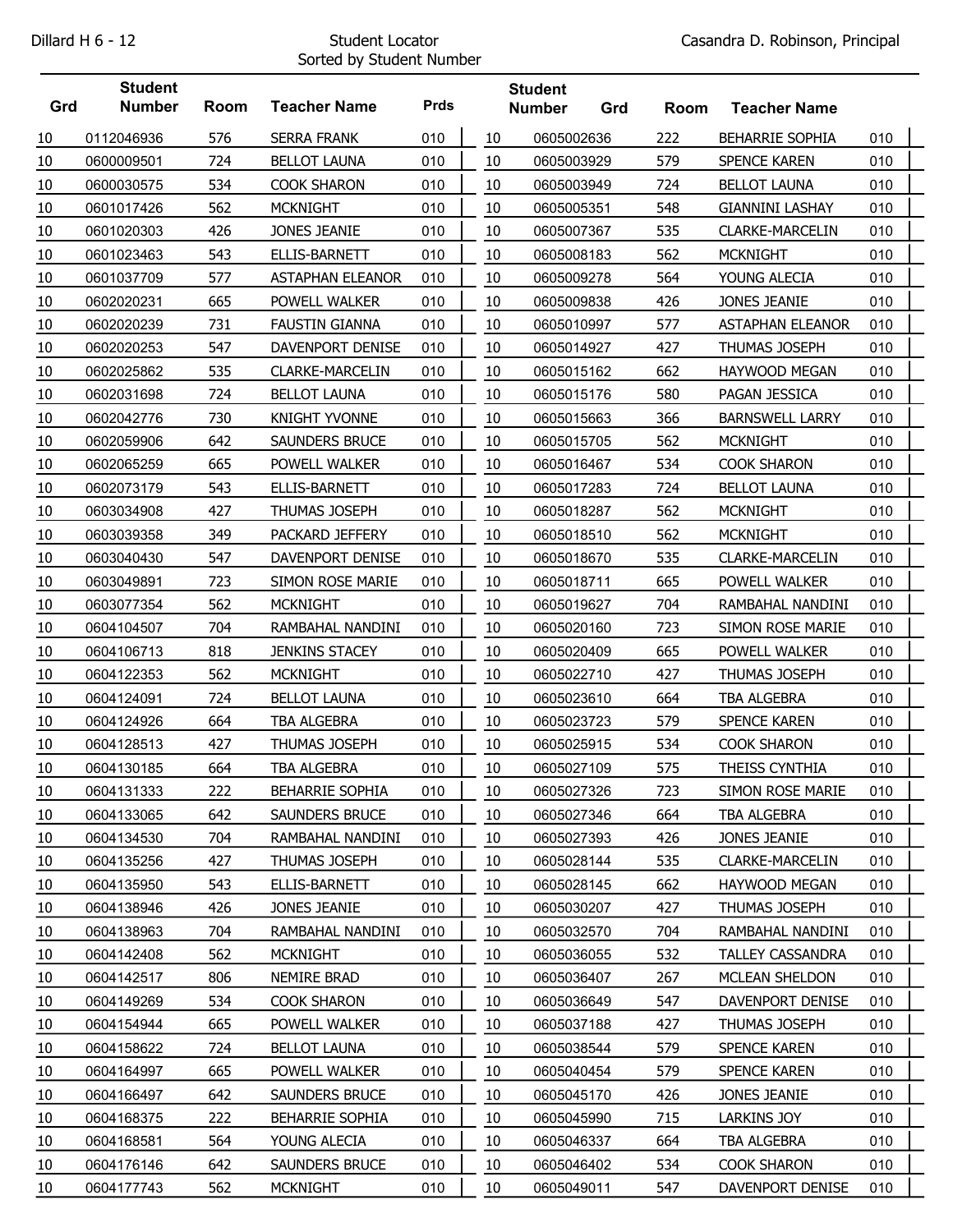| 10 | 0605049162 | 575 | THEISS CYNTHIA          | 010 | 10 | 0605123764 | 531  | LEE-WRIGHT              | 010 |  |
|----|------------|-----|-------------------------|-----|----|------------|------|-------------------------|-----|--|
| 10 | 0605050658 | 543 | ELLIS-BARNETT           | 010 | 10 | 0605124326 | 579  | SPENCE KAREN            | 010 |  |
| 10 | 0605053380 | 665 | POWELL WALKER           | 010 | 10 | 0605125578 | 207  | <b>GUERRERO-PENA</b>    | 010 |  |
| 10 | 0605054890 | 576 | <b>SERRA FRANK</b>      | 010 | 10 | 0605125669 | 535  | <b>CLARKE-MARCELIN</b>  | 010 |  |
| 10 | 0605055821 | 578 | <b>JEAN JACQUES</b>     | 010 | 10 | 0605126022 | 427  | <b>THUMAS JOSEPH</b>    | 010 |  |
| 10 | 0605056720 | 562 | <b>MCKNIGHT</b>         | 010 | 10 | 0605126083 | 426  | JONES JEANIE            | 010 |  |
| 10 | 0605063988 | 724 | <b>BELLOT LAUNA</b>     | 010 | 10 | 0605128279 | 664  | TBA ALGEBRA             | 010 |  |
| 10 | 0605070391 | 724 | <b>BELLOT LAUNA</b>     | 010 | 10 | 0605129983 | 366  | <b>BARNSWELL LARRY</b>  | 010 |  |
| 10 | 0605073885 | 427 | THUMAS JOSEPH           | 010 | 10 | 0605130652 | 426  | <b>JONES JEANIE</b>     | 010 |  |
| 10 | 0605076267 | 534 | <b>COOK SHARON</b>      | 010 | 10 | 0605131536 | 562  | <b>MCKNIGHT</b>         | 010 |  |
| 10 | 0605078838 | 222 | <b>BEHARRIE SOPHIA</b>  | 010 | 10 | 0605133456 | 732  | HORBLITT JORDAN         | 010 |  |
| 10 | 0605078870 | 579 | SPENCE KAREN            | 010 | 10 | 0605133572 | 564  | YOUNG ALECIA            | 010 |  |
| 10 | 0605079224 | 662 | HAYWOOD MEGAN           | 010 | 10 | 0606002805 | 562  | <b>MCKNIGHT</b>         | 010 |  |
| 10 | 0605080844 | 579 | SPENCE KAREN            | 010 | 10 | 0606006339 | 531  | LEE-WRIGHT              | 010 |  |
| 10 | 0605082208 | 704 | RAMBAHAL NANDINI        | 010 | 10 | 0606006944 | 562  | <b>MCKNIGHT</b>         | 010 |  |
| 10 | 0605089135 | 723 | SIMON ROSE MARIE        | 010 | 10 | 0606007465 | 531  | LEE-WRIGHT              | 010 |  |
| 10 | 0605098860 | 732 | HORBLITT JORDAN         | 010 | 10 | 0606009715 | 579  | SPENCE KAREN            | 010 |  |
| 10 | 0605105446 | 535 | CLARKE-MARCELIN         | 010 | 10 | 0606009940 | 547  | DAVENPORT DENISE        | 010 |  |
| 10 | 0605108025 | 579 | SPENCE KAREN            | 010 | 10 | 0606009976 | 564  | YOUNG ALECIA            | 010 |  |
| 10 | 0605108403 | 578 | <b>JEAN JACQUES</b>     | 010 | 10 | 0606010253 | 179A | <b>MAPP RORY</b>        | 010 |  |
| 10 | 0605108787 | 723 | SIMON ROSE MARIE        | 010 | 10 | 0606010327 | 547  | DAVENPORT DENISE        | 010 |  |
| 10 | 0605110791 | 723 | SIMON ROSE MARIE        | 010 | 10 | 0606011109 | 427  | THUMAS JOSEPH           | 010 |  |
| 10 | 0605111134 | 420 | BUTLER TERALYN A.       | 010 | 10 | 0606011697 | 665  | POWELL WALKER           | 010 |  |
| 10 | 0605111162 | 427 | THUMAS JOSEPH           | 010 | 10 | 0606012218 | 731  | FAUSTIN GIANNA          | 010 |  |
| 10 | 0605111217 | 579 | SPENCE KAREN            | 010 | 10 | 0606013386 | 577  | <b>ASTAPHAN ELEANOR</b> | 010 |  |
| 10 | 0605111533 | 730 | <b>KNIGHT YVONNE</b>    | 010 | 10 | 0606014572 | 179A | <b>MAPP RORY</b>        | 010 |  |
| 10 | 0605111583 | 723 | SIMON ROSE MARIE        | 010 | 10 | 0606014968 | 543  | ELLIS-BARNETT           | 010 |  |
| 10 | 0605112214 | 724 | <b>BELLOT LAUNA</b>     | 010 | 10 | 0606015762 | 535  | CLARKE-MARCELIN         | 010 |  |
| 10 | 0605113334 | 427 | THUMAS JOSEPH           | 010 | 10 | 0606018473 | 233  | <b>DORSEY</b>           | 010 |  |
| 10 | 0605113840 | 723 | <b>SIMON ROSE MARIE</b> | 010 | 10 | 0606019569 | 724  | <b>BELLOT LAUNA</b>     | 010 |  |
| 10 | 0605114141 | 664 | TBA ALGEBRA             | 010 | 10 | 0606019755 | 427  | THUMAS JOSEPH           | 010 |  |
| 10 | 0605114328 | 534 | <b>COOK SHARON</b>      | 010 | 10 | 0606019995 | 562  | <b>MCKNIGHT</b>         | 010 |  |
| 10 | 0605115282 | 531 | LEE-WRIGHT              | 010 | 10 | 0606020129 | 547  | DAVENPORT DENISE        | 010 |  |
| 10 | 0605115501 | 534 | <b>COOK SHARON</b>      | 010 | 10 | 0606020168 | 731  | <b>FAUSTIN GIANNA</b>   | 010 |  |
| 10 | 0605116437 | 534 | <b>COOK SHARON</b>      | 010 | 10 | 0606021325 | 564  | YOUNG ALECIA            | 010 |  |
| 10 | 0605116711 | 531 | LEE-WRIGHT              | 010 | 10 | 0606021679 | 724  | <b>BELLOT LAUNA</b>     | 010 |  |
| 10 | 0605118219 | 543 | ELLIS-BARNETT           | 010 | 10 | 0606023075 | 426  | JONES JEANIE            | 010 |  |
| 10 | 0605118646 | 543 | ELLIS-BARNETT           | 010 | 10 | 0606025528 | 349  | PACKARD JEFFERY         | 010 |  |
| 10 | 0605118660 | 806 | NEMIRE BRAD             | 010 | 10 | 0606027144 | 662  | <b>HAYWOOD MEGAN</b>    | 010 |  |
| 10 | 0605118872 | 531 | LEE-WRIGHT              | 010 | 10 | 0606027253 | 562  | <b>MCKNIGHT</b>         | 010 |  |
| 10 | 0605119700 | 564 | YOUNG ALECIA            | 010 | 10 | 0606027654 | 179A | <b>MAPP RORY</b>        | 010 |  |
| 10 | 0605120115 | 664 | TBA ALGEBRA             | 010 | 10 | 0606029134 | 547  | DAVENPORT DENISE        | 010 |  |
| 10 | 0605120513 | 535 | CLARKE-MARCELIN         | 010 | 10 | 0606029421 | 543  | ELLIS-BARNETT           | 010 |  |
| 10 | 0605120583 | 565 | <b>LAFRANCE</b>         | 010 | 10 | 0606029451 | 534  | <b>COOK SHARON</b>      | 010 |  |
| 10 | 0605120882 | 234 | FERNANDEZ JUAN          | 010 | 10 | 0606029463 | 704  | RAMBAHAL NANDINI        | 010 |  |
| 10 | 0605120982 | 665 | POWELL WALKER           | 010 | 10 | 0606029569 | 664  | TBA ALGEBRA             | 010 |  |
| 10 | 0605121140 | 535 | <b>CLARKE-MARCELIN</b>  | 010 | 10 | 0606029853 | 580  | PAGAN JESSICA           | 010 |  |
| 10 | 0605122658 | 562 | <b>MCKNIGHT</b>         | 010 | 10 | 0606031040 | 724  | <b>BELLOT LAUNA</b>     | 010 |  |
| 10 | 0605123643 | 427 | THUMAS JOSEPH           | 010 | 10 | 0606031784 | 801  | <b>CALDER ROBERT</b>    | 010 |  |
| 10 | 0605123708 | 547 | DAVENPORT DENISE        | 010 | 10 | 0606032835 | 543  | ELLIS-BARNETT           | 010 |  |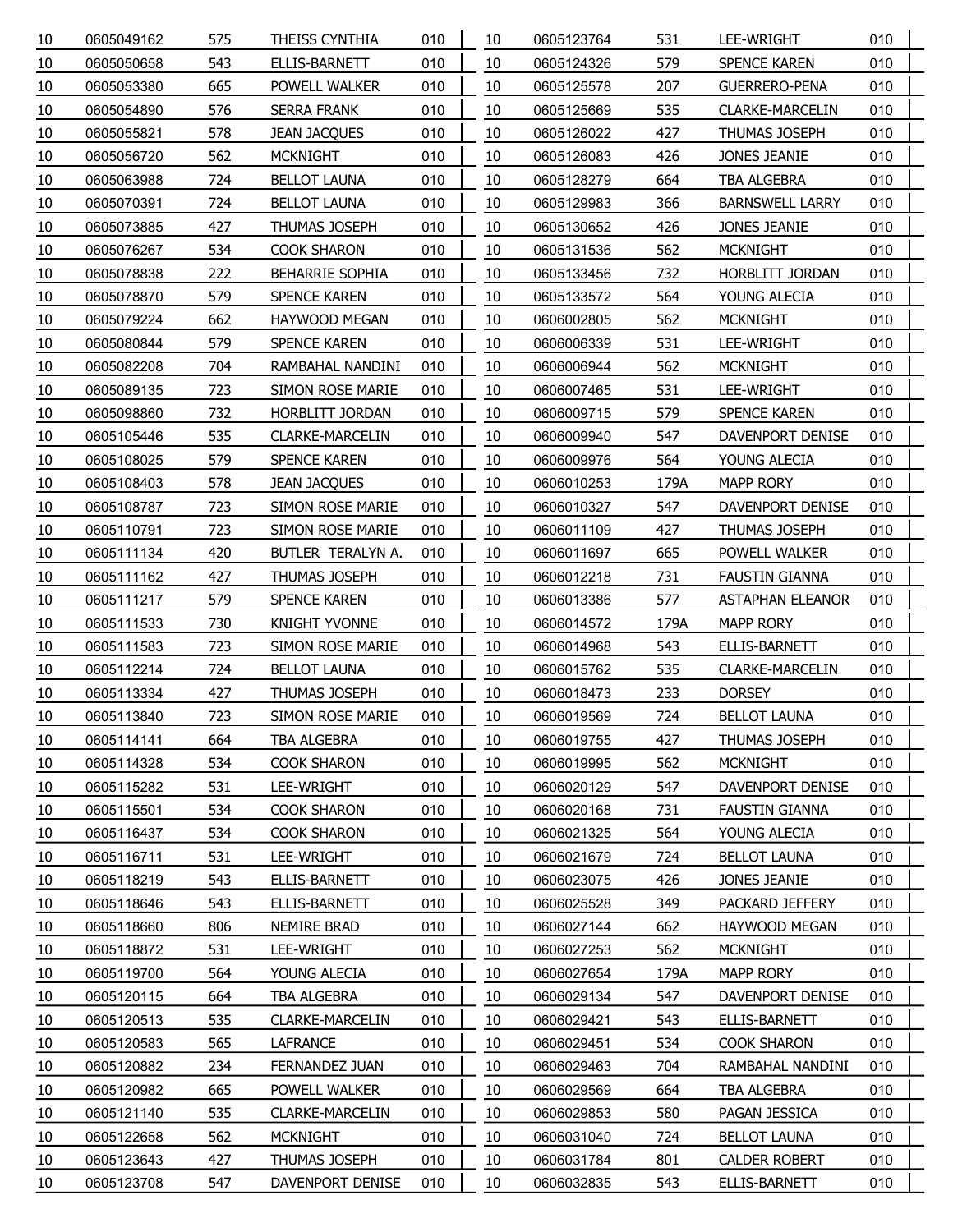| 10 | 0606034132 | 547 | DAVENPORT DENISE        | 010 | 10 | 0606162305 | 179A | <b>MAPP RORY</b>        | 010 |  |
|----|------------|-----|-------------------------|-----|----|------------|------|-------------------------|-----|--|
| 10 | 0606034691 | 420 | BUTLER TERALYN A.       | 010 | 10 | 0606162967 | 531  | LEE-WRIGHT              | 010 |  |
| 10 | 0606038187 | 704 | RAMBAHAL NANDINI        | 010 | 10 | 0606163193 | 577  | <b>ASTAPHAN ELEANOR</b> | 010 |  |
| 10 | 0606051688 | 724 | <b>BELLOT LAUNA</b>     | 010 | 10 | 0606165020 | 575  | THEISS CYNTHIA          | 010 |  |
| 10 | 0606054878 | 266 | JONES PHILIP            | 010 | 10 | 0606166121 | 563  | <b>DOUYON HUGUES</b>    | 010 |  |
| 10 | 0606056410 | 662 | HAYWOOD MEGAN           | 010 | 10 | 0606167332 | 179A | <b>MAPP RORY</b>        | 010 |  |
| 10 | 0606059033 | 222 | BEHARRIE SOPHIA         | 010 | 10 | 0606167361 | 575  | THEISS CYNTHIA          | 010 |  |
| 10 | 0606059641 | 535 | CLARKE-MARCELIN         | 010 | 10 | 0606167531 | 661  | <b>MAUER JAMES</b>      | 010 |  |
| 10 | 0606059759 | 535 | <b>CLARKE-MARCELIN</b>  | 010 | 10 | 0606167718 | 580  | PAGAN JESSICA           | 010 |  |
| 10 | 0606061166 | 642 | SAUNDERS BRUCE          | 010 | 10 | 0606168476 | 222  | BEHARRIE SOPHIA         | 010 |  |
| 10 | 0606061739 | 579 | SPENCE KAREN            | 010 | 10 | 0606169016 | 547  | DAVENPORT DENISE        | 010 |  |
| 10 | 0606062011 | 818 | <b>JENKINS STACEY</b>   | 010 | 10 | 0606169640 | 664  | TBA ALGEBRA             | 010 |  |
| 10 | 0606062894 | 532 | <b>TALLEY CASSANDRA</b> | 010 | 10 | 0606169673 | 732  | HORBLITT JORDAN         | 010 |  |
| 10 | 0606062948 | 534 | <b>COOK SHARON</b>      | 010 | 10 | 0606169835 | 543  | ELLIS-BARNETT           | 010 |  |
| 10 | 0606063034 | 534 | <b>COOK SHARON</b>      | 010 | 10 | 0606169963 | 531  | LEE-WRIGHT              | 010 |  |
| 10 | 0606066094 | 534 | <b>COOK SHARON</b>      | 010 | 10 | 0606169984 | 732  | HORBLITT JORDAN         | 010 |  |
| 10 | 0606066149 | 580 | PAGAN JESSICA           | 010 | 10 | 0606170040 | 562  | <b>MCKNIGHT</b>         | 010 |  |
| 10 | 0606066558 | 662 | <b>HAYWOOD MEGAN</b>    | 010 | 10 | 0607000835 | 578  | <b>JEAN JACQUES</b>     | 010 |  |
| 10 | 0606066822 | 664 | TBA ALGEBRA             | 010 | 10 | 0607004364 | 531  | LEE-WRIGHT              | 010 |  |
| 10 | 0606066856 | 534 | <b>COOK SHARON</b>      | 010 | 10 | 0607004539 | 724  | <b>BELLOT LAUNA</b>     | 010 |  |
| 10 | 0606069365 | 704 | RAMBAHAL NANDINI        | 010 | 10 | 0607004562 | 547  | DAVENPORT DENISE        | 010 |  |
| 10 | 0606071351 | 543 | ELLIS-BARNETT           | 010 | 10 | 0607004735 | 563  | DOUYON HUGUES           | 010 |  |
| 10 | 0606074405 | 801 | <b>CALDER ROBERT</b>    | 010 | 10 | 0607006985 | 577  | <b>ASTAPHAN ELEANOR</b> | 010 |  |
| 10 | 0606077459 | 724 | <b>BELLOT LAUNA</b>     | 010 | 10 | 0607008497 | 732  | HORBLITT JORDAN         | 010 |  |
| 10 | 0606084901 | 424 | <b>MALDONADO</b>        | 010 | 10 | 0607008845 | 730  | <b>KNIGHT YVONNE</b>    | 010 |  |
| 10 | 0606085424 | 577 | <b>ASTAPHAN ELEANOR</b> | 010 | 10 | 0607008933 | 543  | ELLIS-BARNETT           | 010 |  |
| 10 | 0606088521 | 547 | DAVENPORT DENISE        | 010 | 10 | 0607009834 | 535  | <b>CLARKE-MARCELIN</b>  | 010 |  |
| 10 | 0606092721 | 547 | DAVENPORT DENISE        | 010 | 10 | 0607010366 | 806  | <b>NEMIRE BRAD</b>      | 010 |  |
| 10 | 0606106816 | 732 | <b>HORBLITT JORDAN</b>  | 010 | 10 | 0607011726 | 531  | LEE-WRIGHT              | 010 |  |
| 10 | 0606119654 | 723 | <b>SIMON ROSE MARIE</b> | 010 | 10 | 0607012976 | 818  | <b>JENKINS STACEY</b>   | 010 |  |
| 10 | 0606124567 | 732 | HORBLITT JORDAN         | 010 | 10 | 0607013747 | 576  | <b>SERRA FRANK</b>      | 010 |  |
| 10 | 0606141541 | 531 | LEE-WRIGHT              | 010 | 10 | 0607014540 | 547  | DAVENPORT DENISE        | 010 |  |
| 10 | 0606146578 | 564 | YOUNG ALECIA            | 010 | 10 | 0607014552 | 664  | TBA ALGEBRA             | 010 |  |
| 10 | 0606148132 | 531 | LEE-WRIGHT              | 010 | 10 | 0607014637 | 578  | <b>JEAN JACQUES</b>     | 010 |  |
| 10 | 0606150645 | 577 | <b>ASTAPHAN ELEANOR</b> | 010 | 10 | 0607015253 | 543  | ELLIS-BARNETT           | 010 |  |
| 10 | 0606150677 | 577 | <b>ASTAPHAN ELEANOR</b> | 010 | 10 | 0607015272 | 704  | RAMBAHAL NANDINI        | 010 |  |
| 10 | 0606152467 | 531 | LEE-WRIGHT              | 010 | 10 | 0607016165 | 723  | SIMON ROSE MARIE        | 010 |  |
| 10 | 0606153599 | 731 | <b>FAUSTIN GIANNA</b>   | 010 | 10 | 0607016272 | 732  | HORBLITT JORDAN         | 010 |  |
| 10 | 0606153767 | 577 | <b>ASTAPHAN ELEANOR</b> | 010 | 10 | 0607016936 | 543  | ELLIS-BARNETT           | 010 |  |
| 10 | 0606154694 | 732 | HORBLITT JORDAN         | 010 | 10 | 0607017369 | 579  | SPENCE KAREN            | 010 |  |
| 10 | 0606155129 | 818 | <b>JENKINS STACEY</b>   | 010 | 10 | 0607017976 | 531  | LEE-WRIGHT              | 010 |  |
| 10 | 0606156990 | 535 | CLARKE-MARCELIN         | 010 | 10 | 0607018003 | 176  | <b>SZOKE STEVE</b>      | 010 |  |
| 10 | 0606157675 | 547 | DAVENPORT DENISE        | 010 | 10 | 0607018808 | 732  | HORBLITT JORDAN         | 010 |  |
| 10 | 0606158085 | 234 | FERNANDEZ JUAN          | 010 | 10 | 0607019049 | 535  | CLARKE-MARCELIN         | 010 |  |
| 10 | 0606158993 | 717 | MOORE DOROTHY           | 010 | 10 | 0607019793 | 724  | <b>BELLOT LAUNA</b>     | 010 |  |
| 10 | 0606159784 | 806 | NEMIRE BRAD             | 010 | 10 | 0607020654 | 579  | SPENCE KAREN            | 010 |  |
| 10 | 0606160561 | 543 | ELLIS-BARNETT           | 010 | 10 | 0607021387 | 543  | ELLIS-BARNETT           | 010 |  |
| 10 | 0606161289 | 704 | RAMBAHAL NANDINI        | 010 | 10 | 0607021978 | 535  | CLARKE-MARCELIN         | 010 |  |
| 10 | 0606161989 | 806 | NEMIRE BRAD             | 010 | 10 | 0607022406 | 534  | <b>COOK SHARON</b>      | 010 |  |
| 10 | 0606161995 | 531 | LEE-WRIGHT              | 010 | 10 | 0607023363 | 575  | THEISS CYNTHIA          | 010 |  |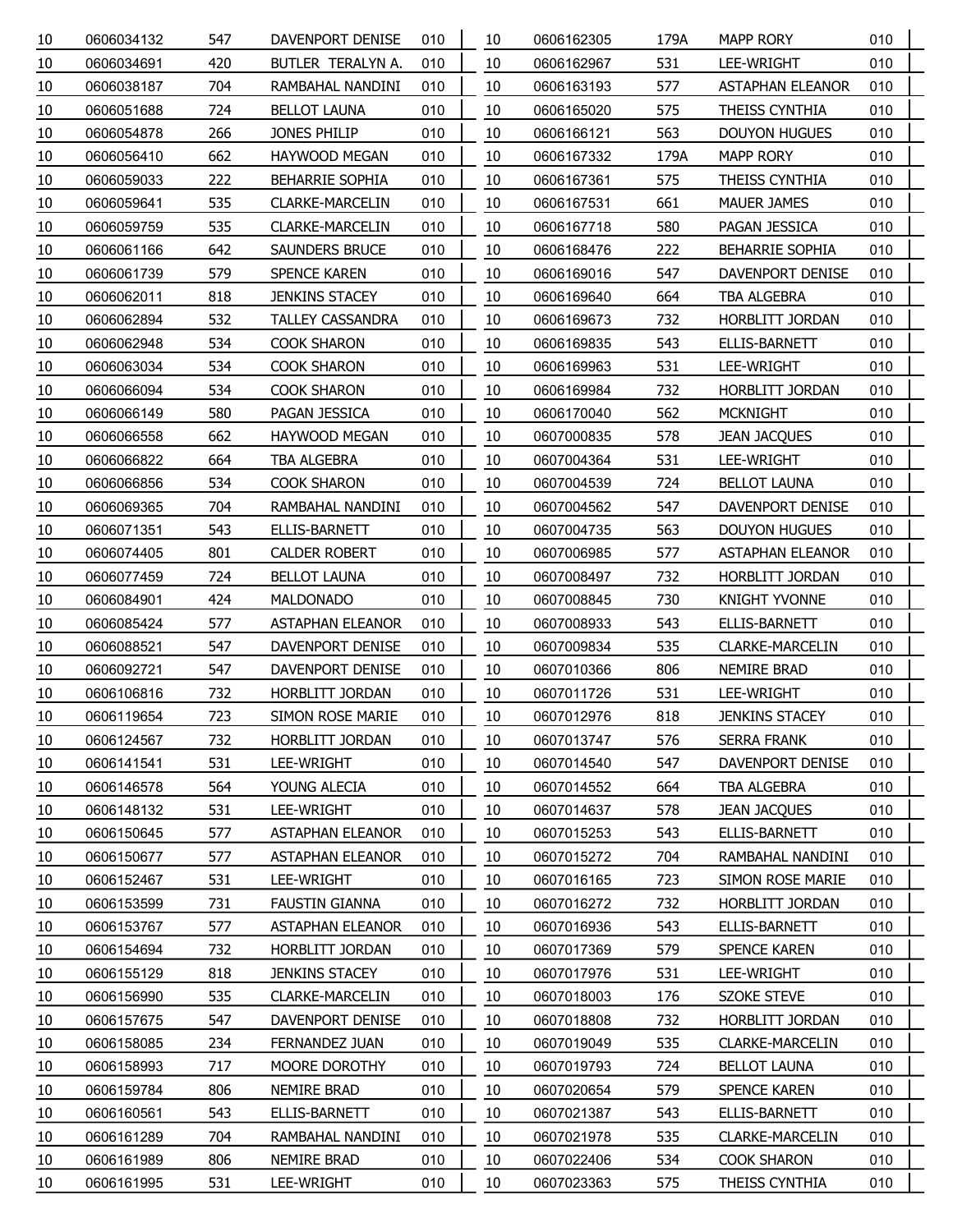| 10 | 0607023370 | 580 | PAGAN JESSICA           | 010 | 10 | 0607065619 | 704 | RAMBAHAL NANDINI        | 010 |
|----|------------|-----|-------------------------|-----|----|------------|-----|-------------------------|-----|
| 10 | 0607023496 | 562 | <b>MCKNIGHT</b>         | 010 | 10 | 0607065707 | 806 | <b>NEMIRE BRAD</b>      | 010 |
| 10 | 0607029731 | 564 | YOUNG ALECIA            | 010 | 10 | 0607066800 | 366 | <b>BARNSWELL LARRY</b>  | 010 |
| 10 | 0607030269 | 267 | MCLEAN SHELDON          | 010 | 10 | 0607068595 | 426 | JONES JEANIE            | 010 |
| 10 | 0607031648 | 547 | DAVENPORT DENISE        | 010 | 10 | 0607069334 | 535 | <b>CLARKE-MARCELIN</b>  | 010 |
| 10 | 0607032804 | 535 | <b>CLARKE-MARCELIN</b>  | 010 | 10 | 0607069547 | 534 | COOK SHARON             | 010 |
| 10 | 0607033807 | 578 | <b>JEAN JACQUES</b>     | 010 | 10 | 0607073785 | 576 | SERRA FRANK             | 010 |
| 10 | 0607034491 | 665 | POWELL WALKER           | 010 | 10 | 0607075753 | 665 | POWELL WALKER           | 010 |
| 10 | 0607035045 | 222 | <b>BEHARRIE SOPHIA</b>  | 010 | 10 | 0607077179 | 578 | <b>JEAN JACQUES</b>     | 010 |
| 10 | 0607035646 | 662 | <b>HAYWOOD MEGAN</b>    | 010 | 10 | 0607078243 | 724 | <b>BELLOT LAUNA</b>     | 010 |
| 10 | 0607036843 | 426 | JONES JEANIE            | 010 | 10 | 0607078608 | 562 | <b>MCKNIGHT</b>         | 010 |
| 10 | 0607037222 | 534 | COOK SHARON             | 010 | 10 | 0607080536 | 266 | JONES PHILIP            | 010 |
| 10 | 0607038894 | 564 | YOUNG ALECIA            | 010 | 10 | 0607106501 | 532 | <b>TALLEY CASSANDRA</b> | 010 |
| 10 | 0607038908 | 665 | POWELL WALKER           | 010 | 10 | 0607109560 | 534 | COOK SHARON             | 010 |
| 10 | 0607040011 | 806 | <b>NEMIRE BRAD</b>      | 010 | 10 | 0607129216 | 578 | <b>JEAN JACQUES</b>     | 010 |
| 10 | 0607040155 | 176 | <b>SZOKE STEVE</b>      | 010 | 10 | 0608008711 | 531 | LEE-WRIGHT              | 010 |
| 10 | 0607040595 | 427 | THUMAS JOSEPH           | 010 | 10 | 0608027361 | 665 | POWELL WALKER           | 010 |
| 10 | 0607040666 | 535 | <b>CLARKE-MARCELIN</b>  | 010 | 10 | 0608035682 | 543 | ELLIS-BARNETT           | 010 |
| 10 | 0607041284 | 717 | MOORE DOROTHY           | 010 | 10 | 0608048467 | 534 | COOK SHARON             | 010 |
| 10 | 0607041521 | 806 | NEMIRE BRAD             | 010 | 10 | 0608049550 | 531 | LEE-WRIGHT              | 010 |
| 10 | 0607042513 | 534 | COOK SHARON             | 010 | 10 | 0608056114 | 426 | JONES JEANIE            | 010 |
| 10 | 0607044582 | 577 | <b>ASTAPHAN ELEANOR</b> | 010 | 10 | 0608056303 | 732 | HORBLITT JORDAN         | 010 |
| 10 | 0607044767 | 349 | PACKARD JEFFERY         | 010 | 10 | 0608058568 | 424 | MALDONADO               | 010 |
| 10 | 0607046468 | 577 | <b>ASTAPHAN ELEANOR</b> | 010 | 10 | 0608068947 | 724 | <b>BELLOT LAUNA</b>     | 010 |
| 10 | 0607046828 | 579 | <b>SPENCE KAREN</b>     | 010 | 10 | 0608069205 | 579 | SPENCE KAREN            | 010 |
| 10 | 0607047084 | 424 | <b>MALDONADO</b>        | 010 | 10 | 0608071259 | 704 | RAMBAHAL NANDINI        | 010 |
| 10 | 0607047583 | 531 | LEE-WRIGHT              | 010 | 10 | 0608088939 | 427 | THUMAS JOSEPH           | 010 |
| 10 | 0607048307 | 427 | THUMAS JOSEPH           | 010 | 10 | 0608089487 | 580 | PAGAN JESSICA           | 010 |
| 10 | 0607049818 | 547 | <b>DAVENPORT DENISE</b> | 010 | 10 | 0608099840 | 426 | JONES JEANIE            | 010 |
| 10 | 0607049942 | 724 | <b>BELLOT LAUNA</b>     | 010 | 10 | 0608106847 | 577 | <b>ASTAPHAN ELEANOR</b> | 010 |
| 10 | 0607050221 | 543 | <b>ELLIS-BARNETT</b>    | 010 | 10 | 0608114237 | 547 | DAVENPORT DENISE        | 010 |
| 10 | 0607050451 | 704 | RAMBAHAL NANDINI        | 010 | 10 | 0608115461 | 580 | PAGAN JESSICA           | 010 |
| 10 | 0607050494 | 531 | LEE-WRIGHT              | 010 | 10 | 0609015095 | 730 | <b>KNIGHT YVONNE</b>    | 010 |
| 10 | 0607052536 | 531 | LEE-WRIGHT              | 010 | 10 | 0609023898 | 531 | LEE-WRIGHT              | 010 |
| 10 | 0607053228 | 543 | ELLIS-BARNETT           | 010 | 10 | 0609036199 | 547 | <b>DAVENPORT DENISE</b> | 010 |
| 10 | 0607055080 | 547 | DAVENPORT DENISE        | 010 | 10 | 0609037587 | 222 | <b>BEHARRIE SOPHIA</b>  | 010 |
| 10 | 0607055392 | 704 | RAMBAHAL NANDINI        | 010 | 10 | 0609050339 | 564 | YOUNG ALECIA            | 010 |
| 10 | 0607056927 | 580 | PAGAN JESSICA           | 010 | 10 | 0609053103 | 732 | HORBLITT JORDAN         | 010 |
| 10 | 0607057421 | 576 | SERRA FRANK             | 010 | 10 | 0609070285 | 577 | <b>ASTAPHAN ELEANOR</b> | 010 |
| 10 | 0607058264 | 531 | LEE-WRIGHT              | 010 | 10 | 0609071697 | 534 | <b>COOK SHARON</b>      | 010 |
| 10 | 0607058343 | 547 | DAVENPORT DENISE        | 010 | 10 | 0609080660 | 531 | LEE-WRIGHT              | 010 |
| 10 | 0607059498 | 535 | <b>CLARKE-MARCELIN</b>  | 010 | 10 | 0609092208 | 577 | <b>ASTAPHAN ELEANOR</b> | 010 |
| 10 | 0607062974 | 535 | <b>CLARKE-MARCELIN</b>  | 010 | 10 | 0609096479 | 420 | BUTLER TERALYN A.       | 010 |
| 10 | 0607063062 | 578 | <b>JEAN JACQUES</b>     | 010 | 10 | 0609116685 | 723 | <b>SIMON ROSE MARIE</b> | 010 |
| 10 | 0607063965 | 562 | <b>MCKNIGHT</b>         | 010 | 10 | 0609117235 | 534 | COOK SHARON             | 010 |
| 10 | 0607065034 | 267 | MCLEAN SHELDON          | 010 | 10 | 0610019741 | 267 | MCLEAN SHELDON          | 010 |
| 10 | 0607065084 | 731 | <b>FAUSTIN GIANNA</b>   | 010 | 10 | 0610037776 | 531 | LEE-WRIGHT              | 010 |
| 10 | 0607065093 | 547 | DAVENPORT DENISE        | 010 | 10 | 0610048708 | 665 | POWELL WALKER           | 010 |
| 10 | 0607065221 | 543 | ELLIS-BARNETT           | 010 | 10 | 0610055382 | 534 | COOK SHARON             | 010 |
| 10 | 0607065305 | 420 | BUTLER TERALYN A.       | 010 | 10 | 0610056179 | 732 | HORBLITT JORDAN         | 010 |